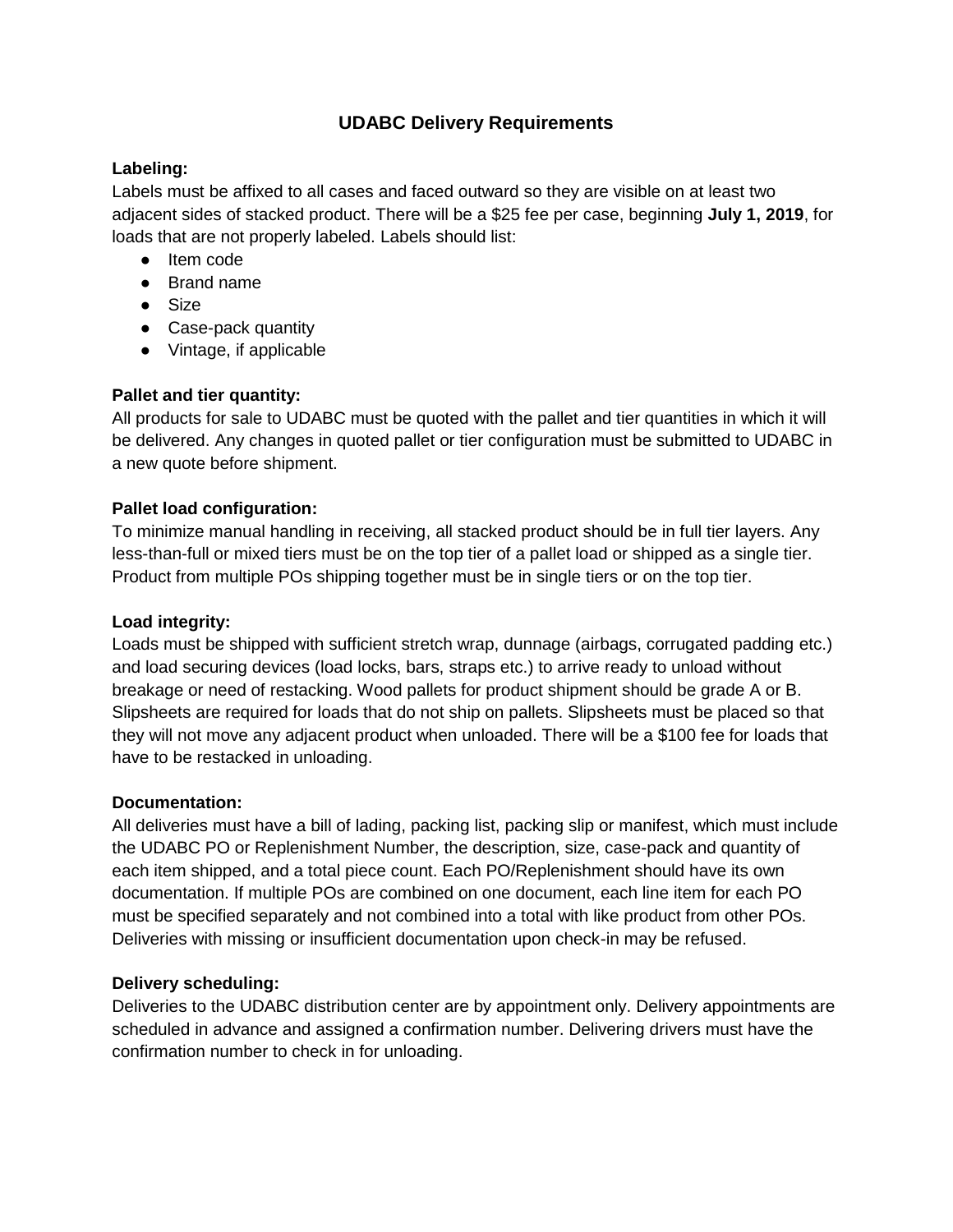#### **Late or missed deliveries:**

Deliveries are expected to be on time. Any expected delays should be communicated to UDABC Receiving as soon as possible. Deliveries checking in at Receiving more than 30 minutes late without prior arrangement will be considered to have missed their appointment and rescheduled to a later opening. Deliveries may not check in at Receiving more than 30 minutes early without prior arrangement. There will be a fee of \$100 for deliveries that give 24 hours or less advance notice, and \$500 for no advance notice.

## **Advance Shipping Notice and revisions:**

Advance Shipping Notices should be sent to UDABC Purchasing prior to shipment. Any changes in products or quantities should be noted before shipment by sending an updated notice, which will be acknowledged with a corrected Purchase Order Copy.

#### **Over- and mis-ship:**

Vendors are responsible for delivering product to UDABC exactly as ordered. Over-shipped product may or not be accepted according to current demand. Product that is not listed for retail sale with UDABC will not be accepted. Over-shipments or mis-shipments of special orders will not be accepted. It is the responsibility of the vendor to arrange for return of mis-shipped product in a timely manner. Product that is not picked up after final notification will be destroyed and any destruction fees charged to the vendor.

#### **Parcel/package delivery:**

Product for sale to UDABC may not be shipped by mail or parcel/package delivery services (UPS Ground, FedEx Ground). Deliveries should be shipped by intermodal, over-the-road or LTL motor carriers which can schedule delivery appointments at the UDABC distribution center. Small orders should be pooled to ship with full truckloads whenever possible.